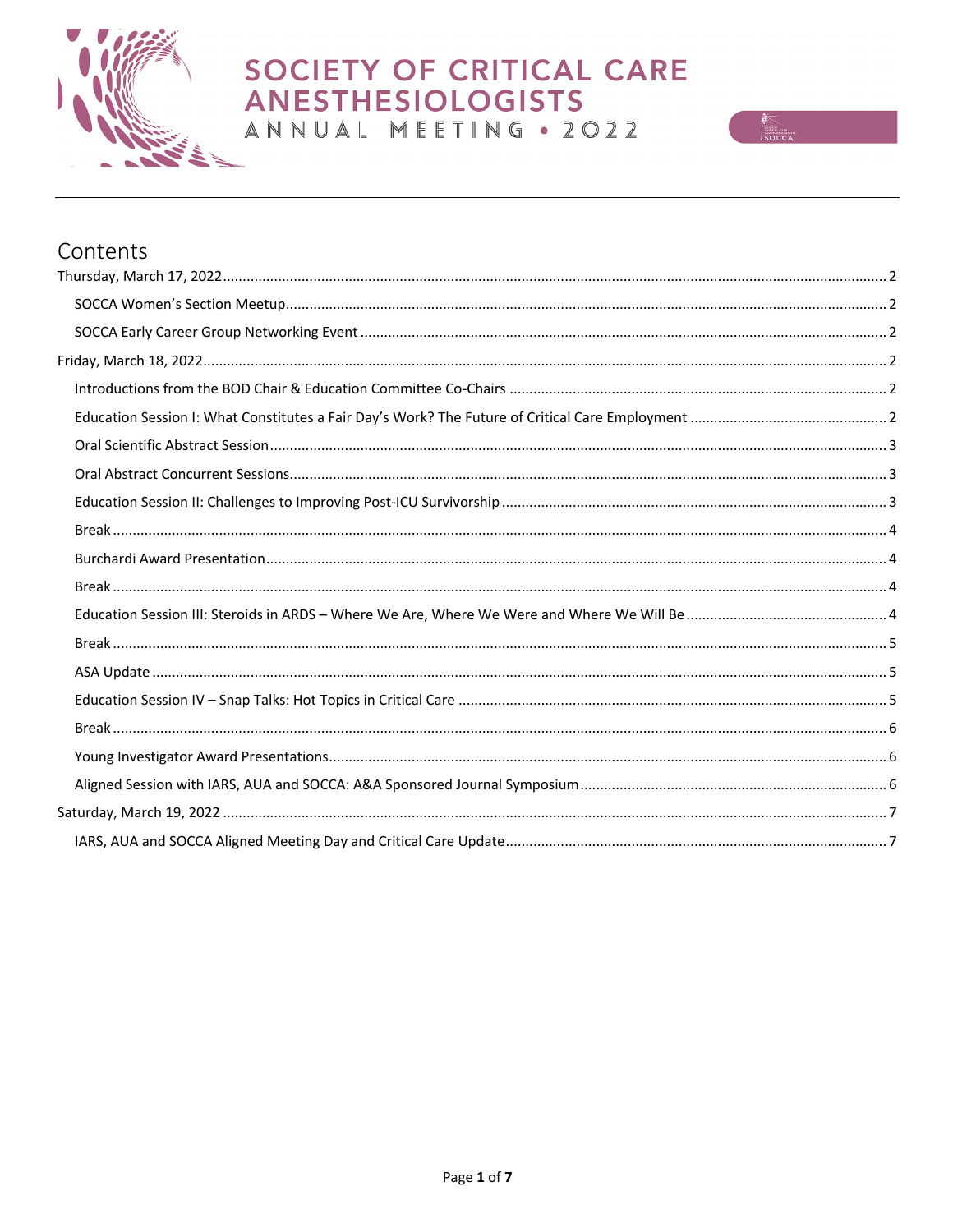



# Thursday, March 17, 2022

# **SOCCA Women's Section Meetup**

4:30 pm – 5:30 pm EST *Moderator: Shahla Siddiqui, MD, D.ABA, MSc, FCCM, Beth Israel Deaconess Medical Center, Harvard Medical School, Boston, MA.*

## **SOCCA Early Career Group Networking Event**

7:15 pm – 8:15 pm EST

*Moderators: Brent Kidd, MD Miguel Cobas, MD Brigid Flynn, MD Ashish K. Khanna MD, FCCP, FCCM MICHAEL WALL, MD, FCCM Daniel Brown, M.D., Ph.D.* 

# Friday, March 18, 2022

# **Introductions from the BOD Chair & Education Committee Co-Chairs**

10:00 am – 10:05 am EST

*Miguel Cobas, MD, Jackson Health System, Miami, FL,* Kunal Karamchandani MD, FCCP, FCCM*,* UT Southwestern Medical Center *Dallas, TX and Allison Dalton, MD, The University of Chicago Medicine, Chicago, IL*

## **Education Session I: What Constitutes a Fair Day's Work? The Future of Critical Care**

#### **Employment**

10:05 am – 11:00 am EST

Moderator: *Michael Nurok, MBChB, PhD, FCCM, Cedars-Sinai Medical Center, Los Angeles, CA*

| 10:05 am $-$ 10:20 am | Are RVUs Meaningful for Critical Care Anesthesiologists?<br>Michael Nurok, MBChB, PhD, FCCM<br>Cedars-Sinai Medical Center, Los Angeles, CA                                                                                      |
|-----------------------|----------------------------------------------------------------------------------------------------------------------------------------------------------------------------------------------------------------------------------|
| 10:20 am $-$ 10:35 am | Should the Nature of Work Be Considered in Effort (For e.g. Should Work in an ECMO<br>Unit Count More Than Work in A Community ICU)?<br>Mark Nunnally, MD, FCCM<br>New York University Langone Medical Center, New York City, NY |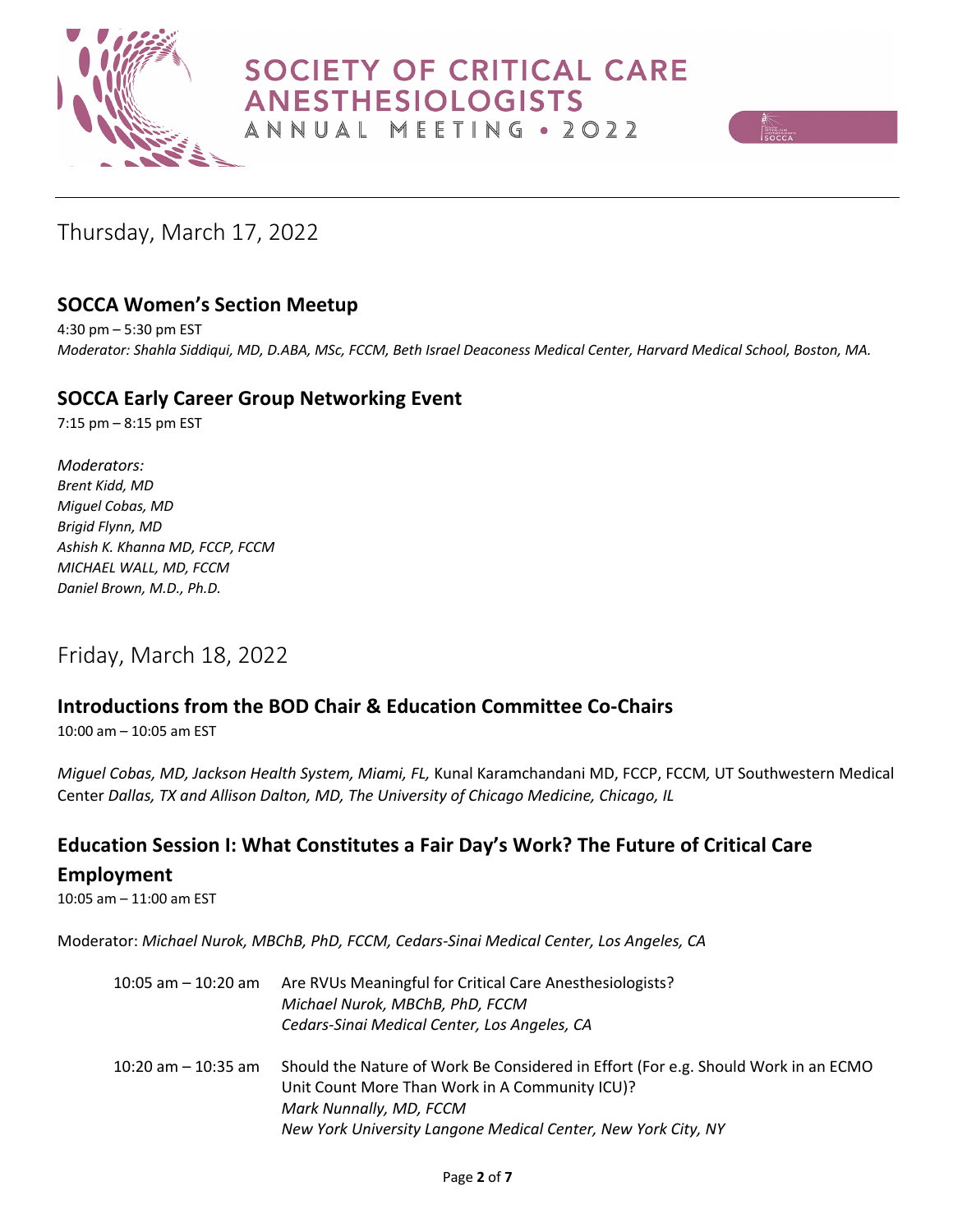



10:35 am – 10:50 am What is the Future of Reimbursement for Surgical Critical Care Services? *Meghan Lane-Fall, MD, MSHP, FCCM University of Pennsylvania, Philadelphia, PA*

10:50 am – 11:00 am Q&A

**Break and Poster Viewing 11:00 am – 11:10 am EST**

#### **Oral Scientific Abstract Session**

11:10 am – 12:10 pm EST Moderator: TBD

> Association of Diastolic Shock Index and Pulse Pressure Index with mortality in septic shock patients *Nitish Aggarwal*

Integrated single-cell and plasma proteomic modeling to predict surgical site complications, a prospective cohort study *Amy Tsai*

Electroencephalographic features in the cardiothoracic intensive care unit following intraoperative aminocaproic acid administration *Seyed Safavynia*

Gender and Racial Representation in Anesthesiology *Bradley Kaptur*

Soluble Siglec-9 as a Biomarker for Acute Lung Injury *Abid Fazal*

Early Enteral Nutrition Improves Outcomes in Critically Ill Mechanically Ventilated Patients *Kirk Kerr*

**Break and Poster Viewing 12:10 – 12:20 EST**

#### **Oral Abstract Concurrent Sessions**

12:20 pm – 1:20 pm EST

**Break**

**1:20 – 1:30 EST**

#### **Education Session II: Challenges to Improving Post-ICU Survivorship**

1:30 pm – 2:30 pm EST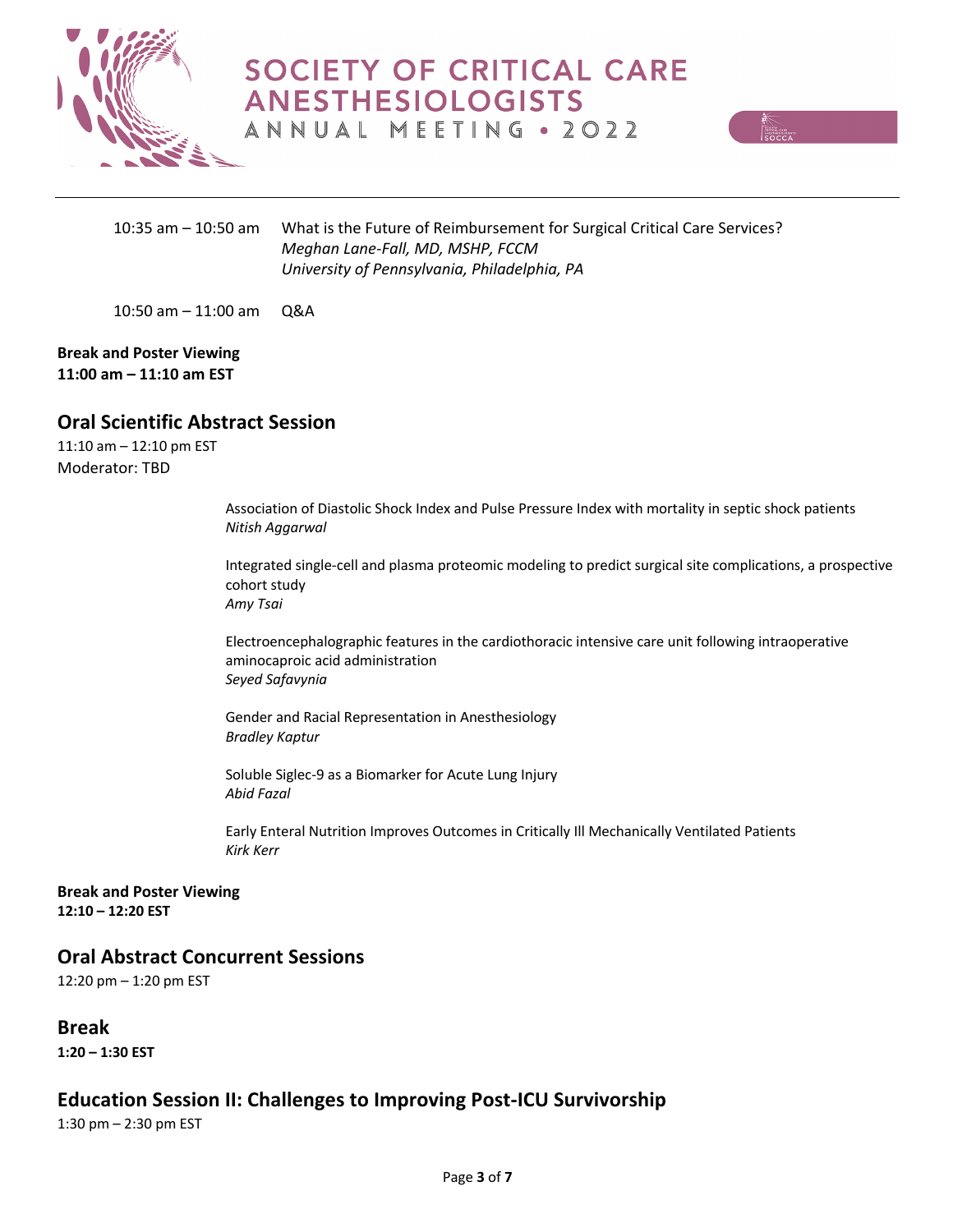



Moderator: *Christina Boncyk, MD, Vanderbilt University Medical Center, Nashville, TN*

| 1:30 pm $-$ 1:45 pm   | COVID 19 Critical Illness and Its Long-Term Effects<br>Robert White, MD<br>Weill Cornell Medicine, New York, NY                                            |
|-----------------------|------------------------------------------------------------------------------------------------------------------------------------------------------------|
| 1:45 pm- 2:00 pm      | Post-ICU Cognitive Dysfunction: An Ounce of Prevention Is Worth a Pound of Cure<br>Michael Devinney, MD, PhD<br>Duke University Medical Center, Durham, NC |
| 2:00 pm- 2:15 pm      | Muscle Health at the Core of Critical Illness Recovery<br>Kimberly Rengel, MD<br>Vanderbilt University Medical Center, Nashville, TN                       |
| $2:15$ pm $- 2:30$ pm | Q&A                                                                                                                                                        |

#### **Break**

2:30 pm – 2:40 pm EST

#### **Burchardi Award Presentation**

3:05 pm- 3:10 pm Q&A

2:40 pm –3:10 pm EST Moderator: TBD

| 2:40 pm- 2:45 pm | <b>Burchardi Award Introduction</b>                                                     |
|------------------|-----------------------------------------------------------------------------------------|
| 2:45 pm- 3:05 pm | <b>Burchardi Award Presentation</b><br>Avery Tung, MD<br>UChicago Medicine, Chicago, IL |

## **Break**

3:10 pm EST –3:20 pm EST

# **Education Session III: Steroids in ARDS – Where We Are, Where We Were and Where We Will Be**

3:20 pm –4:20 pm EST Moderator: *Joseph Meltzer, MD, University of California, Los Angeles, Los Angeles, CA*

3:20 pm – 3:25 pm Intro and Audience Poll *Joseph Meltzer, MD University of California, Los Angeles, Los Angeles, CA*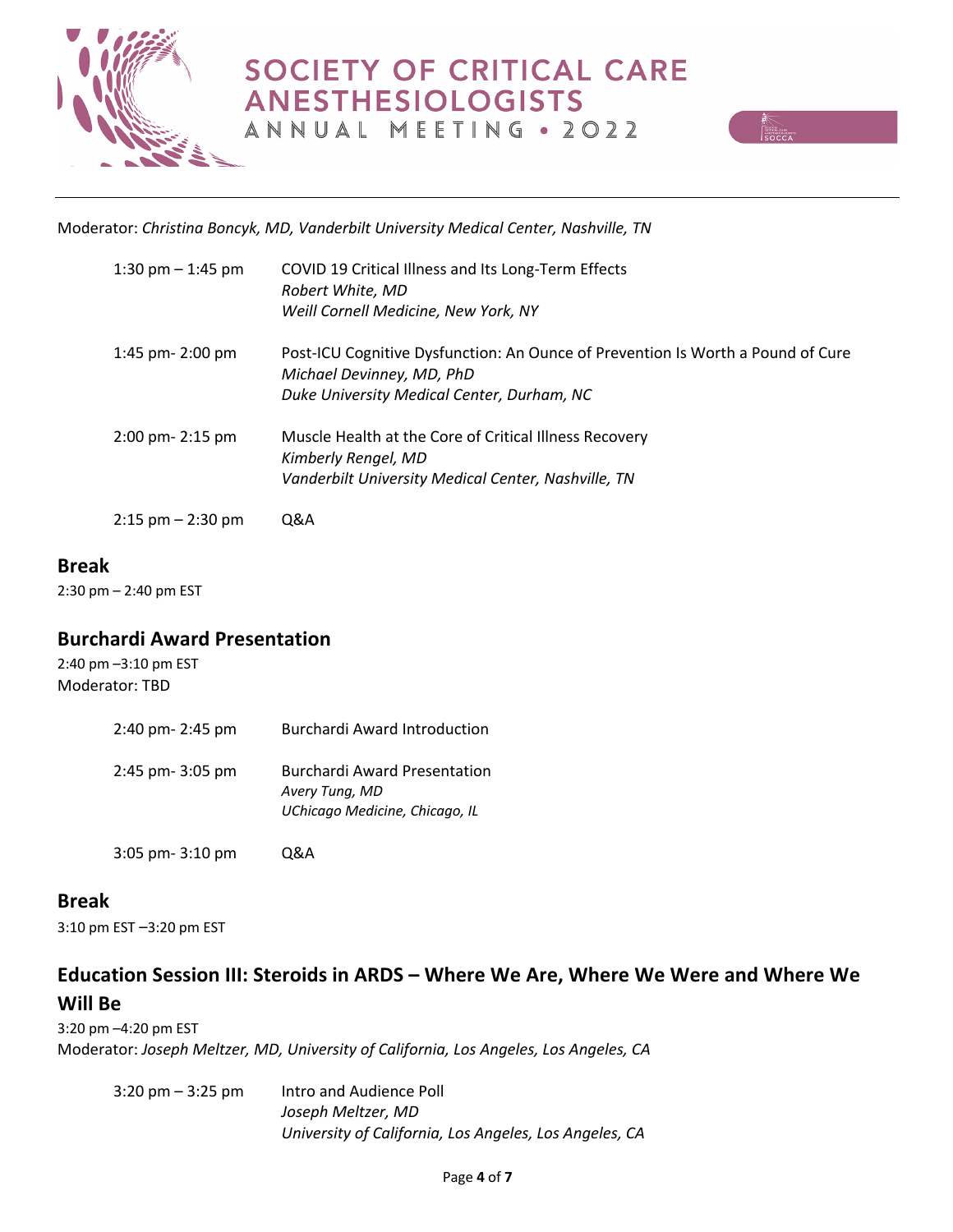

# SOCIETY OF CRITICAL CARE **ANESTHESIOLOGISTS**





| $3:25$ pm $-3:40$ pm                | Pro - Steroids in ARDS<br>Shaz Shaefi, MD, MPH           |
|-------------------------------------|----------------------------------------------------------|
|                                     | Beth Israel Deaconess Medical Center, Boston, MA         |
| $3:40$ pm $-3:55$ pm                | Con – Steroids in ARDS                                   |
|                                     | Vadim Gudzenko, MD                                       |
|                                     | David Geffen School of Medicine at UCLA, Los Angeles, CA |
| $3:55$ pm $-4:05$ pm                | Discussion/Q&A                                           |
| 4:05 pm $-$ 4:10 pm                 | Summation                                                |
|                                     | Shaz Shaefi, MD, MPH                                     |
|                                     | Beth Israel Deaconess Medical Center, Boston, MA         |
| $4:10 \text{ pm} - 4:15 \text{ pm}$ | Summation                                                |
|                                     | Vadim Gudzenko, MD                                       |
|                                     | David Geffen School of Medicine at UCLA, Los Angeles, CA |
| 4:15 $pm - 4:20$ pm                 | Audience poll                                            |
|                                     | Joseph Meltzer, MD                                       |
|                                     | University of California, Los Angeles, Los Angeles, CA   |

#### **Break**

4:20 pm –4:30 pm EST

## **ASA Update**

4:30 pm – 4:45 pm EST

*Randall Clark, MD, FASA, President, ASA, University of Colorado School of Medicine, Aurora, CO*

# **Education Session IV – Snap Talks: Hot Topics in Critical Care**

4:45 pm – 5:45 pm Moderator: *Sarah Rae Easter, MD, Brigham and Women's Hospital; Harvard Medical School, Boston, MA*

 4:45 pm - 4:55 pm The Tube Went In, But Why Did My Patient Collapse? Kunal Karamchandani MD, FCCP, FCCM UT Southwestern Medical Center, Dallas, TX 4:55 pm- 5:05 pm Identification and Care of Critically III and Injured Patients Who May Become Organ Donors George Williams, MD, FASA, FCCM, FCCP McGovern School of Medicine at the University of Texas Health Science Center, Houston, TX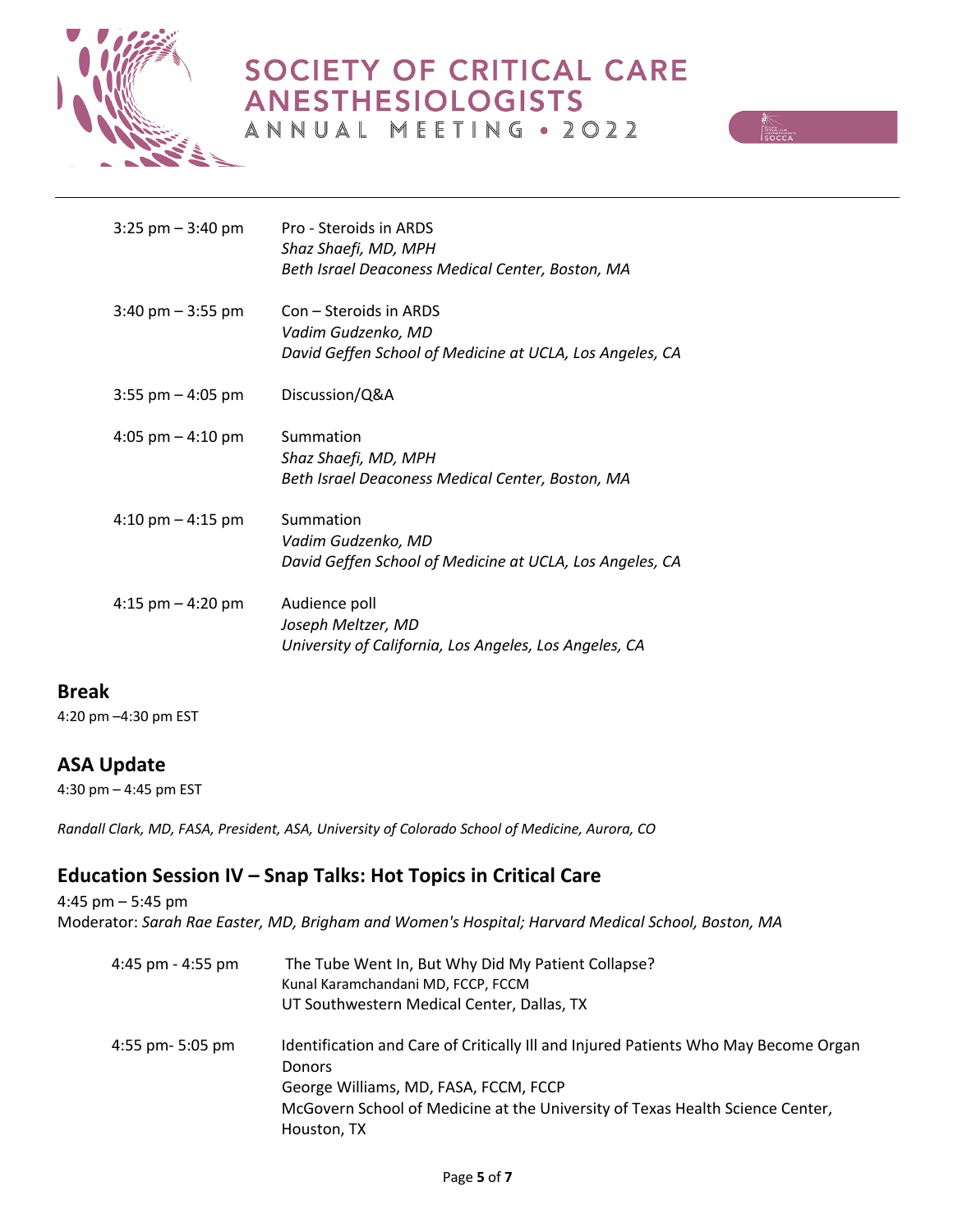



| 5:05 pm $-$ 5:15 pm | <b>Optimizing Outcomes for Critically-III Obstetric Patients</b><br>TBD                                                                                              |
|---------------------|----------------------------------------------------------------------------------------------------------------------------------------------------------------------|
| 5:15 $pm - 5:25$ pm | <b>Collaborative Management of Cardiac Arrest</b><br>Aalok Kacha, MD, PhD<br>The University of Chicago Medicine, Chicago, IL                                         |
| 5:25 pm $-$ 5:35 pm | Keep them together! SICU is the ideal place for both PRE and POST-transplant patients<br>Michael Y. Lin, MD<br>University of California Los Angeles, Los Angeles, CA |
| 5:35 pm $-$ 5:45 pm | Moderated Discussion and Q&A                                                                                                                                         |

#### **Break**

5:45 pm – 6:00 pm EST

# **Young Investigator Award Presentations**

6:00 pm – 6:30 pm EST *Moderator: Matthew A. Warner, MD, Mayo Clinic, Rochester, MN*

| $6:00 \text{ pm} - 6:07 \text{ pm}$ | Young Investigator Presentation #1 – Winner<br>Impaired human resistance arteriole vascular reactivity is associated with the development of<br>acute kidney injury and delirium in cardiac surgery<br>Marcos Lopez, MD  |
|-------------------------------------|--------------------------------------------------------------------------------------------------------------------------------------------------------------------------------------------------------------------------|
| $6:07$ pm $-6:10$ pm                | Q&A                                                                                                                                                                                                                      |
| $6:10 \text{ pm} - 6:17 \text{ pm}$ | Young Investigator Presentation #2 - 1st Runner Up<br>The Preoperative Skin Microbiome is Associated with Causes of Surgical Site Infection in Spinal<br>Fusion Surgery and Varies by Operative Level<br>Dustin Long, MD |
| $6:17$ pm $-6:20$ pm                | Q&A                                                                                                                                                                                                                      |
| $6:20 \text{ pm} - 6:27 \text{ pm}$ | Young Investigator Presentation #3 – 2nd Runner Up<br>Burnout and PTSD Among ICU Registered Nurses During the COVID-19 Pandemic<br>Jaimie Navid                                                                          |
| $6:27$ pm $-6:30$ pm                | Q&A                                                                                                                                                                                                                      |

## **Aligned Session with IARS, AUA and SOCCA: A&A Sponsored Journal Symposium**  TBD